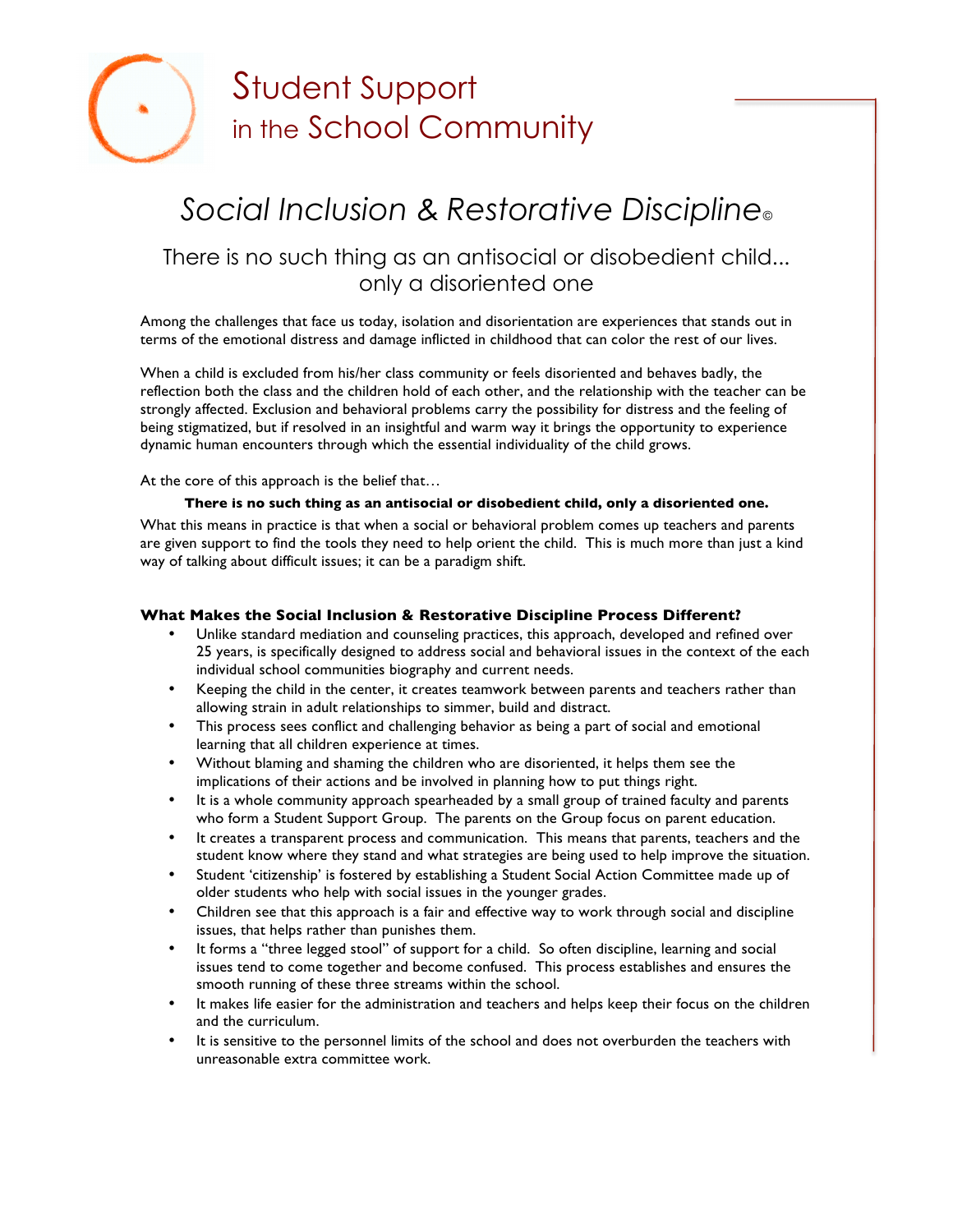## An Overview… The Social Inclusion and Restorative Discipline Process For Your School Community

The process has three phases that are usually spread over three years.

## Phase One:

Social Inclusion and Restorative Discipline Process. This usually involves…

- i. Two days faculty professional development.
- ii. Two days with the three streams of the Student Support Group. This group is made up of Social Inclusion (SI-CG) and Discipline and Guidance (DG-CG) Coordinating Groups. If the school has or wants to form a Care/Education Support Coordinating Group (CES) this group is also invited to attend.
- iii. One day with the Student Social Action Committee (SSAC).
- iv. An evening presentation to the school and wider community.

## Phase Two:

This usually involves…

- i. One day of faculty professional development.
- ii. Two days with the Student Support Group (SI-CG, DG-CG, CES)
- iii. One a day with the SSAC
- iv. An evening presentation to the school and wider community.

## Phase Three:

Social Sustainability Overview. This usually involves…

- i. One day Faculty development.
- ii. Two days with the Student Support Group (SI-CG, DG-CG, CES)
- iii. An evening presentation to the school and wider community.

\*\* Throughout the process the Student Support Group hold a monthly meeting with Kim via video or phone conferencing. This helps the process keep moving and gives regular support in between visits.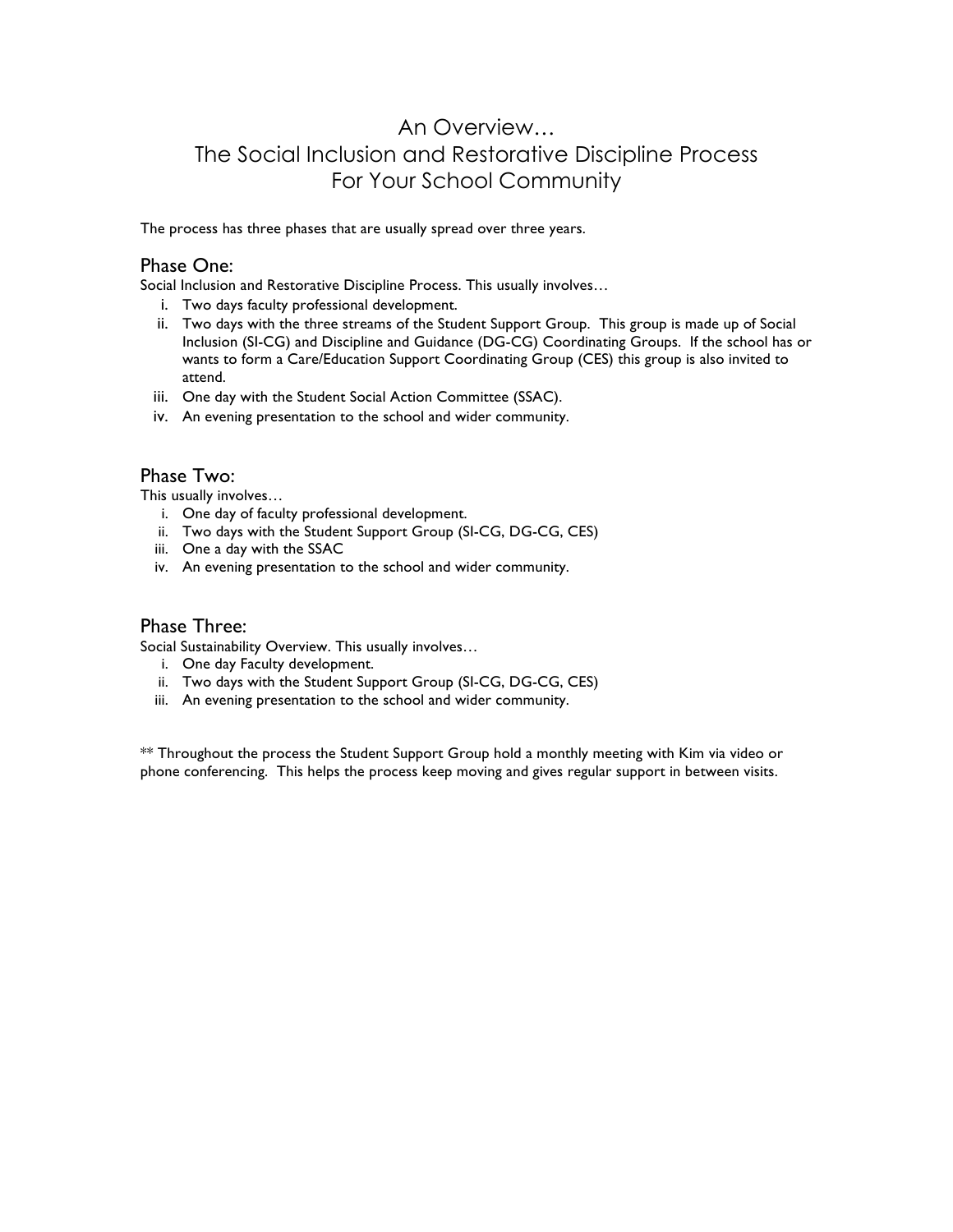#### *ABOUT THE TRAINER…*

**Kim John Payne, M.ED**, is an Australian who has worked for 29 years as a teacher, counselor, adult educator, researcher and consultant. Out of his research, Kim has implemented a Social



Kim John Payne

Inclusion and Restorative Discipline process in many private, charter and public school communities that helps overcome antisocial behavior, bullying, and teasing in school and at home and behavioral issues in the classroom. He was the Co-Director of the a Waldorf school based research

project, sponsored by the Fetzer Foundation, exploring and developing a drug free approach to attention-related disorders. He was the founding director of *The Challenge of Adolescence*, a training course for therapists, teachers, and parents. Kim Payne is the Director of the Center for Social Sustainability. He is also the Director of the Antioch University Collaborative Counseling Program and Adjunct Faculty with the Clay Street Project at Proctor & Gamble Inc. He was a faculty member at Emerson College (UK), Lesley Universities Peaceable

Schools Program, the founding co-director of the Eastern European Institute of Bothmer Movment/Spatial Dynamics (Hungary), and co director of the Bothmer Movement/Spatial Dynamics (England).

He has appeared on frequently on television including ABC, NBC, CBS, Fox; on radio with the BBC, Sirius/XM, CBC & NPR and in print including being featured in Time Magazine, Chicago Tribune, Parenting, Mothering, Times Union and the LA Times and New York Times. He writes for the Huffington Post.

Kim is presently based in Northampton, MA. USA. He is the author of *Games Children Play* (Hawthorn Press, 1996) and *Simplicity Parenting* (Ballantine Books/Random House, 2009), Beyond Winning (Globe Press, 2013) and the soon to be released Soul of Discipline (Random House/Penguin) The Compassionate Response (Shambhala Press 2015). He strives to deepen understanding and give practical tools for life that arise out of the burning social issues of our time.

#### *WHAT PARENTS, TEACHERS & CHILDREN SAY…*

"Introducing the Restorative Discipline process in our school has not just been like fresh air, it actually 'is' the air. I feel like I can breathe now. I feel like there is a clear way that we can work out the behavior problems that inevitably arise. My confidence in the school and trusting relationships with the teachers has really improved." Jessica Lopez. Parent of three children.

"Being bullied is absolutely the worst thing that can possibly happen at school, really the worst. A lot of us knew it wasn't right but since Social Inclusion has come to our school we know that we can speak up without feeling that we will get picked on. I guess it's because no one gets blamed but everyone has to try and work it out. It's really better now, much better." Stephanie 9th Grade Student.

"Initially I thought this process was going to mean a lot of extra work for me. The way it has turned out is that I can keep the class moving along because I am supported to work with the individual children who need extra help. It has made things more manageable." Edwin Gonzales 6th Grade Teacher

"I am so relieved that there is a clear process to improve communication with the parents when a child's behavior becomes disruptive." Robin Younger 2<sup>nd</sup> Grade and Art and Craft Teacher.

"It used to be sort of hard to know when joking around became teasing. I think that's where a lot of trouble started. Now that the teachers and older kids are helping us more, it doesn't get out of control." Jake 5th Grade Student

"I've been so impressed at how willingly the children take on the Social Inclusion work. I'm the kind of teacher that stays pretty close to the kids but I was very surprised how much subtle teasing I missed. We still have problems that come up but now the children have the confidence to tell me about it. I used to have a lot of pretty complex teasing situations to deal with, now we can all work through it in a much more practical way. It takes a lot less time and has seemed to build a healthier social life in the class." Jean McCann, 5th Grade Teacher